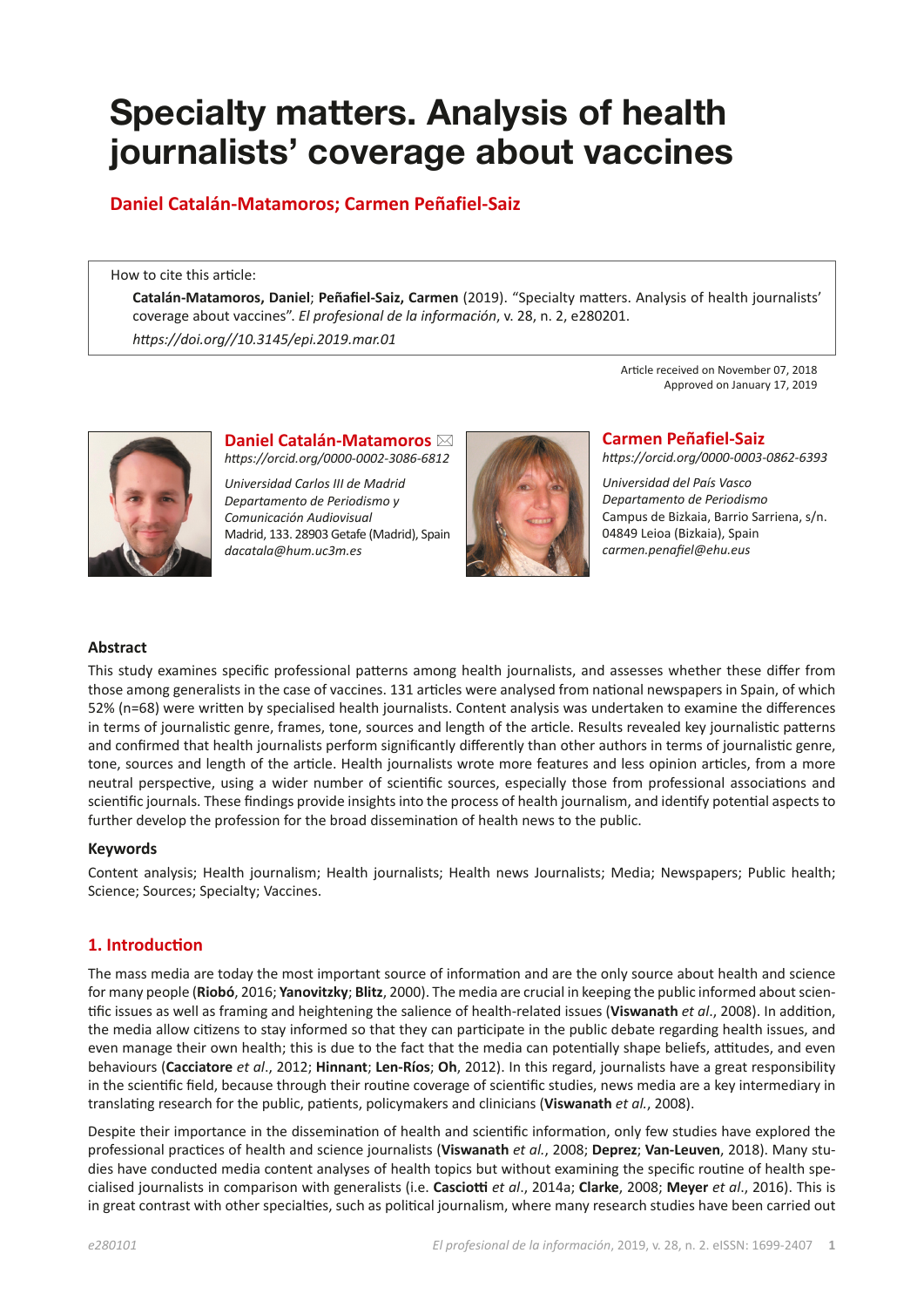over the last decades. The present article is an attempt to fill this gap by analysing the work conducted by health journalists from a comparative perspective to understand the added value of the specialisation in health journalism. Using the case of vaccines as a backdrop, and by setting up content analysis of print media in Spain, this research attempts to shed light on the nature of health journalists' coverage and explore the differences between said coverage and the coverage of other journalists and authors who also cover health issues in the media. The findings here provide insights into the key advantages of health journalists and lead to discussion surrounding the tension between different ideologies and practices in the structure of professional journalism.

# **2. The specialty of health journalism**

Science journalism is considered a minor specialty within the profession (Fedler *et al.*, 1998) when compared to others such as history, law, international, economics and politics. The development of science journalism mirrors the growth of the scientific research enterprise and the need to inform the public of important scientific developments, such as the discovery of antibiotic "wonder drugs" that could tackle highly deadly illnesses. While science journalism is a broad specialty including topics such as environment, technology, space, etc., the most dominant specialty is health (Kennedy; **Overholser**, 2010).

It is an interesting time to study health journalism nowadays, since it has experienced important changes in the last decade. Health journalism has fallen victim to the overall problems facing journalism, which have been exacerbated by the global economic downturn in 2008 (Bristol; Donnelly, 2011). There is less space and time to tell a story in traditional media outlets; news media are shorthanded, while science sections have seen significantly cut back in number and scope throughout North America and Europe, and the number of health journalists holding full-time jobs is decreasing (**Brumfiel**, 2009; **Kennedy** *et al.*, 2011). In Spain, the amount of specialised health journalists is also decreasing (Cebrián, 2016), however after the economic crisis new health-related media and contents are being published (Barrera-Páez, 2016). In fact, health topics are not being reduced in the media, as public interest in health news is higher than ever (Molyneux; Holton, 2015). Therefore, there is an increasing international tendency for health journalists to be replaced with generalists to cover health issues (Len-Ríos *et al.*, 2009) and those who write about a broad range of topics, from full-time health/science journalists to general-assignment journalists.

Health news articles have been questioned by public health officers for incorrect, misleading, careless or unfair coverage (**Amend**; **Secko**, 2012). Studies have revealed that some of this distortion is attributable to ignorance or an inability to interpret and convey the nuanced results of clinical studies (Dentzer, 2009). In fact, many journalists consider themselves poorly trained when it comes to understanding clinical studies and statistics; indeed, this is considered a public health threat, as such reporting can lead people to make misguided choices that may put their health at risk (Voss, 2002). Therefore, the need for better training seems clear. In this regard, journalism specialties offer professionals a combination of academic training and practical experience. Health journalists are well equipped staff who can cover not only routine health topics but also unpredictable events, and particularly threats, such as the Ebola outbreak, or a bioterrorism incident, when the need arises (Kennedy *et al.*, 2011). Little research has been conducted to gauge the added value of health journalists compared to generalists. A previous study surveyed health journalists in order to characterise individual practices which lead to the development of health news (Viswanath *et al.*, 2008). Results describe the participants' education profile and reveal that the newsworthiness criteria were mostly based on "potential for public impact" and "new information or development". Another study combined in-depth interviews and a content analysis of Twitter to explore how health journalists monitor and use sources (Deprez; Van-Leuven, 2018). They revealed that Twitter is used in a basic fashion for news sourcing, mainly to stay updated and get new story ideas. They also found that top-down actors are overrepresented in the health journalists' sourcing practices, followed by health experts. Despite a large literature

review conducted, we did not found studies comparing the coverage from health journalists with that of other generalists. We agree with **Amend** and **Secko** (2012), who argued that each journalist has his/her own "way of doing things", with trusted scientific sources, methods

Nowadays an anti-vaccine lobby thrives п in our society

of collecting information, preferred formats and topics, and distinguishing styles. Still, we believe that there are some common professional patterns among those who are specialised in health topics in comparison who those who are not. Our paper will address this in order to shed light on the added value, if any, of the specialty health journalism.

# **3. The vaccines in the media**

During the last century, vaccination around the world has eliminated most of the diseases that used to cause high mortality rates (Rappuoli *et al.*, 2011). The decrease of infectious disease through vaccination is considered one of the most important public health interventions, but one that is reliant on a high level of uptake (Dubé et al., 2013). Today, an anti-vaccine lobby thrives in our society. Vaccine adherence is becoming an increasing public health challenge, as recognised by the former World Health Organization's (WHO) Director-General Margaret Chan, who expressed concerns over what she called a "worrisome" public mistrust of vaccines (Chan, 2011). A clear example can be found in the case of measles, which is one of the leading causes of death among young children, even though a safe and cost-effective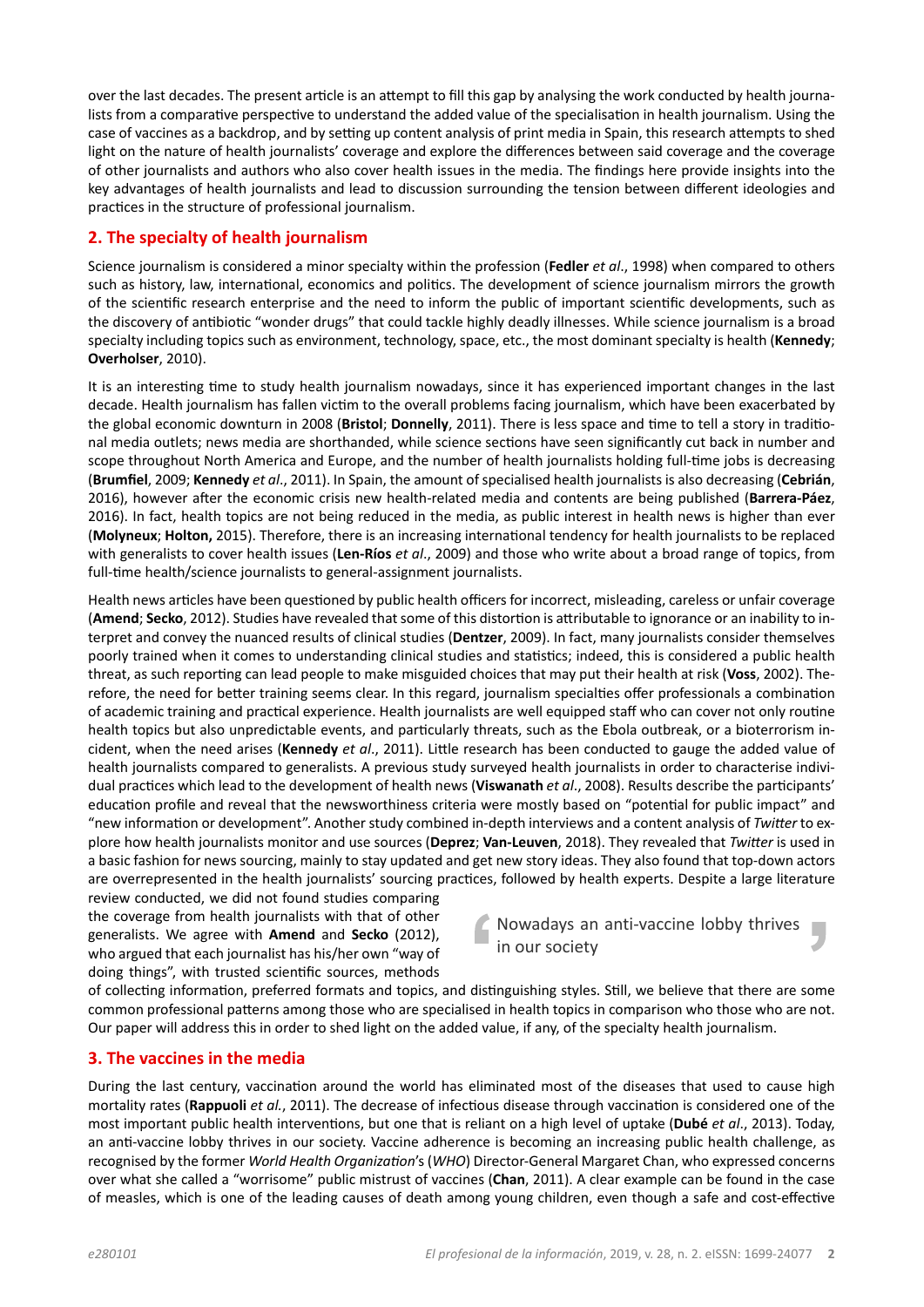vaccine is available. According to the WHO (2017), in 2015 there were 134,200 measles deaths globally -approximately 367 deaths every day or 15 deaths every hour. In Europe, vaccine uptake is decreasing, and in some countries the level is close to the minimum required immunisation completion rate of 80%-90%, such as in Italy, France and Portugal (Carrillo-Santisteve; Lopalco, 2012).

The topic of vaccines has attracted extensive media attention in recent years, owing in large part to now-discredited claims about safety. The media have been considered an important tool for communicating information about vaccines, increasing awareness, and motivating the public to make important decisions about their healthcare (Casciotti et al., 2014b; **Catalán-Matamoros**, 2017). Following this media attention, scholars have investigated the media coverage of vaccines. A recent systematic review on media communication of vaccines (Catalán-Matamoros; Peñafiel-Saiz, 2018) analysed 24 studies and found that the majority of media analyses had focused on newspapers, and especially those from the United States. Moreover, negative messages and inaccurate information was found to be a common pattern in media coverage of vaccines. This review suggested a research agenda in the field, asking for in-depth analyses and studies focused on other geographical areas. As was shown in the systematic review, the United Kingdom is the only European country where content analyses of media coverage of vaccines have been conducted. In this case, the coverage of the MMR (measles, mumps and rubella) vaccine and the media role of HPV (Human Papilloma Virus) vaccine were analysed. Results revealed that information about MMR vaccine varied widely based on the media source and how news media attributed blame in health risk communication. In relation to HPV, there was a positive media coverage surrounding the introduction of the HPV vaccination programme. Our paper will help to advance this research field by analysing the coverage of vaccines in the national media of Spain -the fifth largest in the European Union by population.

#### **4. Research questions**

The above literature review demonstrates that little research has focused on the specialty of health journalism and the differences between this type of coverage and the coverage of generalists. Hence, the aim of the study is twofold: (1) to examine the professional patterns among health journalists and (2) to compare the extents to which these patterns differ with those among generalists. Therefore, in order to gain a more complete understanding of the specialised journalists' practices, we conducted content analysis to answer the following research questions.

First, despite the amount of attention given to the matter of health in the mass media and its implications for public health, an exhaustive search of the relevant literature in specialised journalistic practices yielded very few studies directly relevant to the present research; most of said studies involved surveys or interviews with health journalists. Thus, whether there is a difference in journalistic performance between health-specialists and generalists is a very pertinent research guestion, especially nowadays, when media organisations are replacing specialists with generalists. As research around this current professional issue is lacking, the present study will attempt to answer the following research questions:

*RQ1: What are the characteristics of the media coverage of vaccines in terms of journalistic genres, tone, frames,* and length of the article?

*RQ2: Are there any differences between health specialised journalists and generalists in the coverage of news* articles about vaccines?

The third research question will focus on the use of journalistic sources in the news. This analysis has become even more pertinent, as news corporations are ever-more profit conscious, meaning that the pressure to increase journalistic productivity has substantially intensified (Davis, 2002; Tiffen et al., 2014). In light of this, time for the production of a news article is more limited, and there may be a risk of less rigorous verification and cross-checking. In this regard, Tiffen et al. (2014, p. 5) stated that a story based on a single source allows that source's view of events to remain unchallenged, and reflects an uncritical orientation. On the other hand, using multiple sources indicates an active news media orientation, providing checks on what is said and bringing more variety and balance to the views presented (Guenther *et al.*, 2017; Holtzman *et al.*, 2005). Thus, we have made the assumption that the use of none or one single source in a news article is considered an inappropriate journalistic practice, while the use of two or more sources could be a positive practice, as previously suggested by **Schneider** (2012). Therefore, a special emphasis on the empirical part of the current paper will test this assumption. Consequently, the following research question arises:

 $RQ3$ : What are the source patterns in terms of types and number of sources used by health journalists in compa*rison with generalists?* 

# **5. Methodology**

To answer the study's research questions regarding the differences between health-specialised journalists and general journalists, we conducted a descriptive cross-sectional study based on a mixed quantitative and qualitative content analysis of stories about immunisation in selected major national newspapers in Spain. Content analysis is a research method that uses a set of categorisation procedures to systematically and objectively identify specific characteristics within a text (Meyer *et al.*, 2016). We examined specific patterns or variables for articles published over a 5-year period, from 2012 to 2017.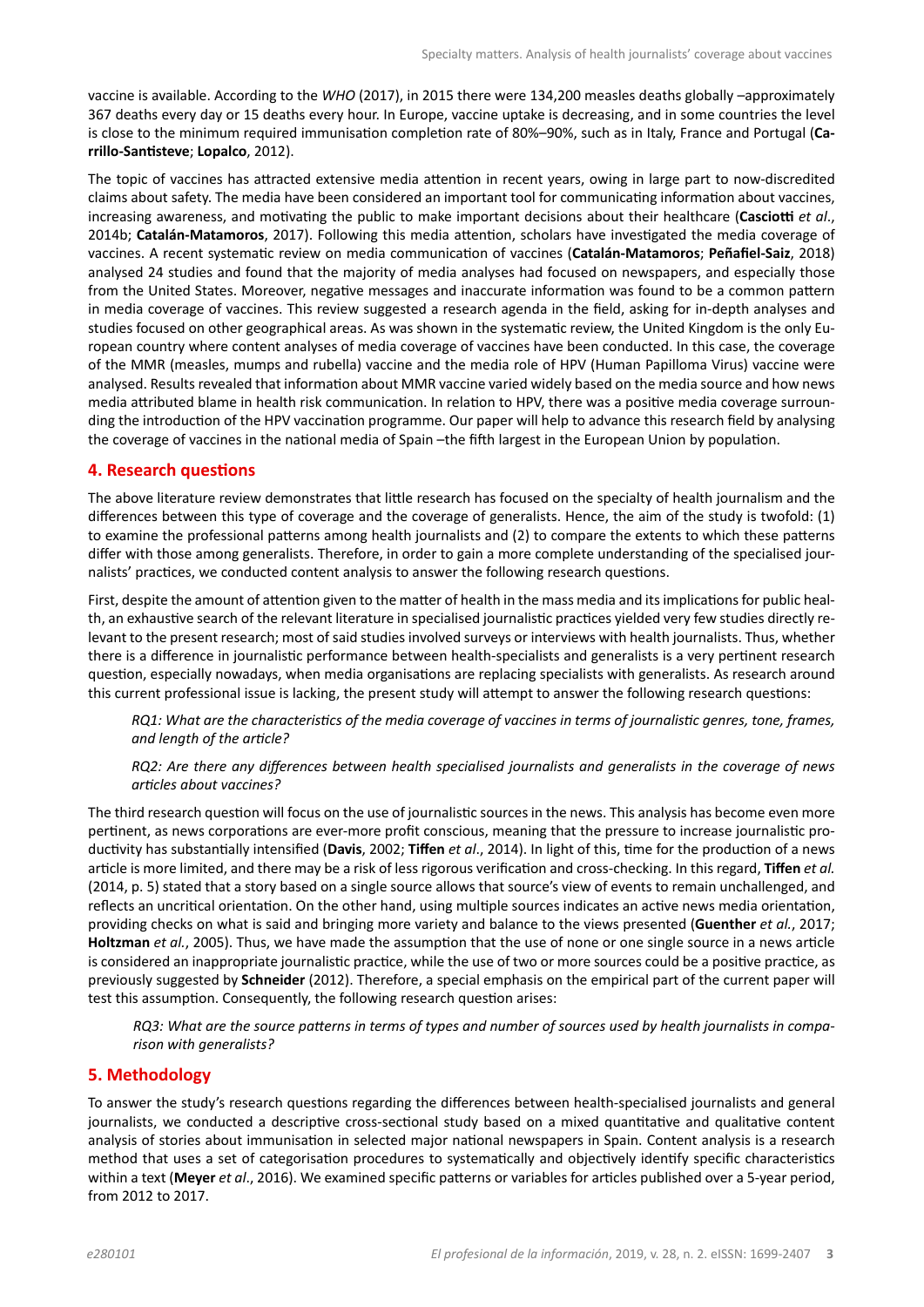The online database MyNews was used to search the two paid general newspapers with the highest circulation rates in Spain according to the *General Media Study* (*AIMC*, 2017). *MyNews* is a professional media agency that inspects all national daily newspapers and provides copies of all articles. The newspapers *El País* and *El Mundo* were selected because both are flagship national newspapers in Spain (*El País* with a 1.080 and *El Mundo* with a 0.662 million daily readership rate). The databases were searched using the following search string in the Spanish language: [vacuna\* OR inmuniza\*]; this string had to be present in the headlines and subheadlines in order to obtain relevant articles about vaccines or vaccination. The article types selected were news articles, features, short articles, opinion articles (including editorials and letters to the editor), interviews, biographies and obituaries. While the word 'article' is used throughout this paper, it should be recognised that this includes the other article types just mentioned. Duplicate articles and those using the term 'vaccine' with a metaphoric meaning were excluded. We selected the print versions of the newspapers because, despite competition from online and social media,

traditional media remains a popular and widely-trusted source of information (Catalán-Matamoros; Peñafiel-Saiz, 2017).

This study examines specific professional patterns among health journalists

Articles were imported to QSR NVivo 11 plus. This program allows for the categorisation and identification of code frequencies. A trained person conducted the content analysis by using a standardised data-collection instrument to record the author, journalistic genre (news article, feature, opinion article, etc.), vaccine type, number of words, tone and frames. Following previous research (Hilton *et al.*, 2010), the tone was employed primarily to assess whether, from a public health perspective, vaccine was being supported or advocated. For coding 'tone' we followed a previous study (Tsuda et al., 2016), where positive tone was coded if the articles focused on benefits (such as disease prevention), neutral if they were not in favour of or were against vaccination, and negative if they focused on risks (such as adverse events and discouragement of the vaccination). The frames were also coded following a deductive method. The following five news frames, which have been used in previous studies, were thus deductively investigated (Semetko; Valkenburg, 2000): conflict, human interest, economic consequences, morality and responsibility. Moreover, a source was identified as a person or institution from whom or which reporters derived story information. The sources were classified according to the affiliation of the individual in the following categories:

- "government scientific organisations" such as the National Regulatory Medicines Agency and the National Health *<i>Institute Carlos III*;
- "government organisations", such as the *Ministry of Health* (Minister, State Health Secretary, etc.) and the health regional administrations and international organisations;
- "scientific companies", including industrial companies such as those from the pharmaceutical and health technology sectors;
- "university scientists", including researchers affiliated with any university or research centre;
- "clinicians", including any health professional working at any healthcare centre;
- "scientific journals", including any scientific peer-reviewed publication;
- "media", such as press agencies and media channels;
- professional associations, including any organisations composed of health professionals as members, such as the *Spanish Association of Pediatrics (AEP*, for its Spanish acronym), and the Spanish Society of Public Health and Health *Administration (Sespas, for its Spanish acronym);*
- "consumer groups", including representatives from patients or users' associations;
- "NGOs", including any non-governmental organisation used as a source.

The category "other" was used when a source was not able to be included in any of these categories.

Each article was read and re-read, all the while looking for keywords, metaphors, phrases and sentences related to the above study variables. After the first reading and coding, the next step was to identify the connotative or latent meaning of the text. This process of coding enabled us to move beyond the surface meaning of the stories to their underlying meaning.

In order to ensure reliability in coding, data was coded by one author (DCM), and a second coder (CSO) randomly reviewed 15% of the articles to determine intercoder reliability. The average simple agreement for all variables included in the study was found to be 82% (range: 71% - 100%). The formula outlined by **Miles** and **Huberman** (1994) is reliability = number of agreements (same coding)/total codes (agreements + disagreements). The average kappa score was 0.75. After intercoder reliability testing was completed, changes were made to the coding scheme to reflect any disagreements that had been identified. All discrepancies were resolved with the support of a third researcher (CPS) when necessary.

Finally, data was further analysed using MS Excel and *SPSS 24<sup>th</sup> ed. Excel* was used to conduct the data descriptive analyses while SPSS was used to find p values to check the significance of results. When possible,

↑ 52% of authors of vaccines in newspapers were specialised health journalists

chi-square goodness of fit and t-test analyses were performed to determine whether the category distribution significantly differed from the expected even distribution, and to compare the dependent variables between the two groups: specialised versus general journalists. To create these two groups, we reviewed all articles authors in order to recogni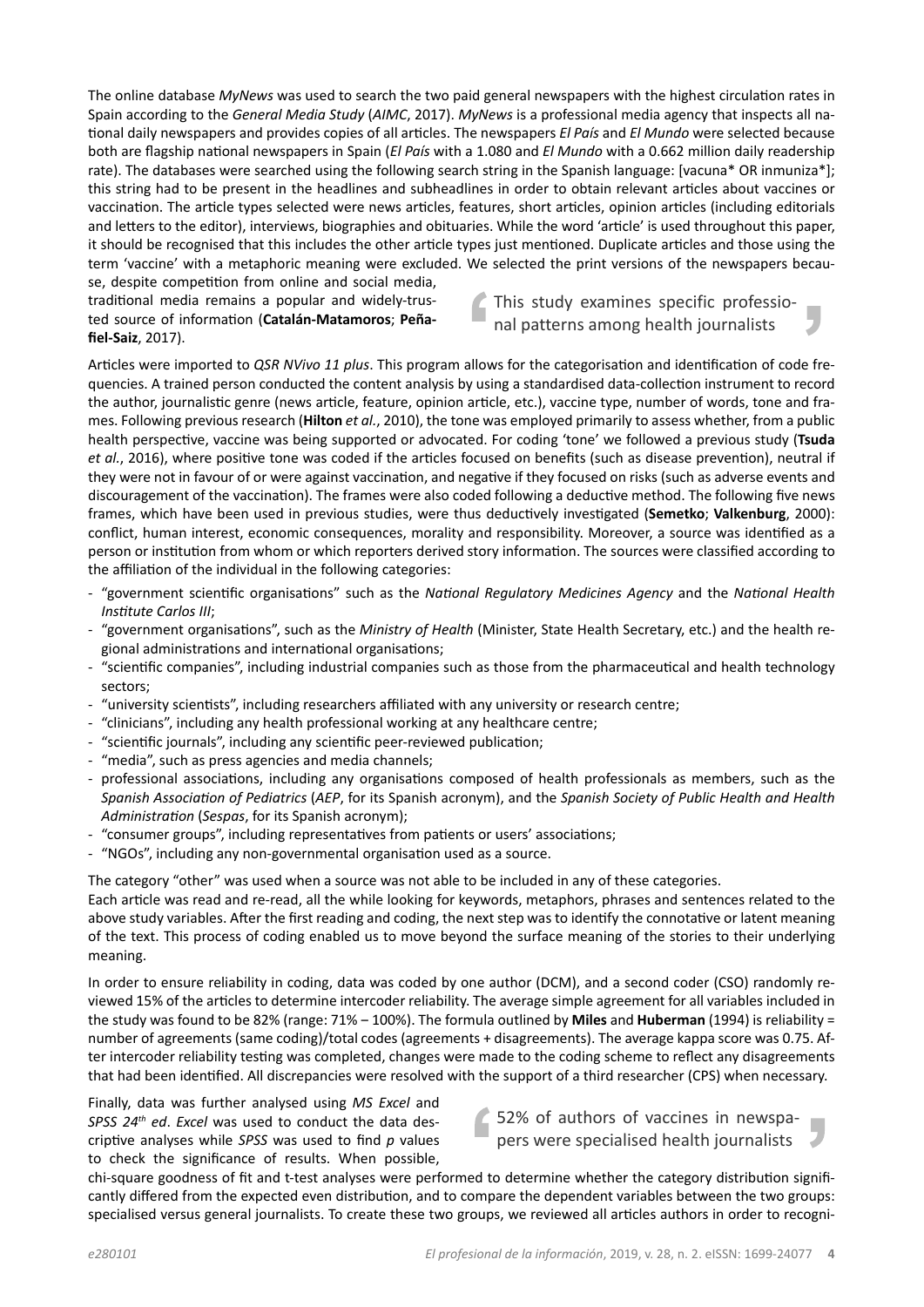Table 1. Journalistic genre, tone, vaccine, frame and length comparisons

se their specialisation either in health or science journalism. We judged whether an author was a specialised journalist according to these two indicators:

1) the journalist has written a large number of health- or science-related articles over the last years,

2) the journalist has clearly expressed a specialisation in science or health journalism in his/her curriculum vitae or on his/her social network profiles (i.e. *Twitter*).

Therefore, the group "specialised journalists" included those journalists who met the previous criteria, while the group "other authors" included those journalists who did not meet the previous criteria. In addition, articles from press agencies that did not include the name of the journalist, and from guest authors such as scientists, politicians, managers, etc., were also considered as "other authors".

#### **6. Results**

The search yielded 159 articles. Of these, 28 were not included because they were duplicates, were mentioned in the list of contents, or because the term "vaccine" had a metaphoric meaning, such as "Brexit, more vaccine and less infection" (El País, 17.07.2016). Therefore, the final sample included 131 articles. El País printed 75 articles and El Mundo 56, with no significant differences among them  $(x^2)$  $= 2.756$ ;  $p = 0.97$ ; df  $= 1$ ). Table 1 shows the characteristics of the study sample in terms of journalistic genre, tone of the article, type of vaccine, frames and length of the article. According to the authors, 68 articles were written by health/science specialised journalists and 63 were written by other authors. In total, we identified 14 specialised journalists, the most frequent being Mr. Emilio de Benito  $(n = 12, El País)$ , Ms. Clara Marín (n = 8, *El Mundo*) and Ms. Elena G. Sevillano (n = 6, El País).

In relation to the journalistic genre, comparisons between both groups revealed significant differences (p<0.01). The greatest differences were found in features, which were used more by specialised journalists (21 *vs* 8), while opinion articles were mostly written by other authors (8 vs 1). According to the tone of the article, significant differences (p<0.01) indicated that specialised journalists wrote neutral articles more frequently (37 vs 18) while other authors wrote more positive articles (36 vs 22). In relation to the type of vaccine, differences were also found ( $p$ <0.05). The greatest differences were shown in the vaccines for "chickenpox" and "cancer", which were more frequently covered by specialised journalists, while the vaccine for "diphtheria" was more covered by other authors. No significant differences were found in relation to the frames, where we can see that "human interest" and "conflict" were the most frequent frames in both groups. Regarding the length of the

| Journalistic genres                  | N     | %     | <b>Specialised</b> | Other           |
|--------------------------------------|-------|-------|--------------------|-----------------|
| <b>News</b>                          | 57    | 43.5  | 34                 | 23              |
| Feature                              | 29    | 22.1  | 21                 | 8 <sup>†</sup>  |
| Short news                           | 23    | 17.6  | 8                  | 15              |
| Opinion                              | 15    | 11.5  | 1                  | $14^{+}$        |
| Interview                            | 4     | 3.1   | 2                  | 2               |
| Obituary                             | 1     | 0.8   | 1                  | 0               |
| Biography                            | 2     | 1.5   | 1                  | 1               |
| Total                                | 131   | 100.0 | 68                 | 63              |
| $\chi^2$ (df = 6) = 22.19, p < 0.01  |       |       |                    |                 |
| <b>Tone of the article</b>           | N     | %     | <b>Specialised</b> | Other           |
| Positive                             | 58    | 44.3  | 22                 | 36 <sup>†</sup> |
| Neutral                              | 55    | 42.0  | 37                 | 18†             |
| Negative                             | 18    | 13.7  | 9                  | 9               |
| Total                                | 131   | 100.0 | 68                 | 63              |
| $\chi^2$ (df = 2) = 9.76, p < 0.01   |       |       |                    |                 |
| <b>Type of vaccine</b>               | N     | %     | <b>Specialised</b> | Other           |
| Ebola                                | 13    | 9.9   | 7                  | 6               |
| Chickenpox                           | 12    | 9.2   | 11                 | $1+$            |
|                                      | 8     | 6.1   | 1                  | $7+$            |
| Diphtheria                           |       |       |                    |                 |
| Meningitis                           | 8     | 6.1   | 5                  | 3               |
| Influenza                            | 7     | 5.3   | 2                  | 5               |
| Malaria                              | 7     | 5.3   | 6                  | 1               |
| Cancer                               | 6     | 4.6   | 6                  | $0^+$           |
| Zika                                 | 6     | 4.6   | 3                  | 3               |
| <b>Measles</b>                       | 6     | 4.6   | 2                  | 4               |
| Tuberculosis                         | 5     | 3.8   | 4                  | 1               |
| <b>HIV</b>                           | 5     | 3.8   | 1                  | 4               |
| Smallpox                             | 4     | 3.1   | 2                  | 2               |
| Hepatitis                            | 3     | 2.3   | $\overline{2}$     | 1               |
| Whooping cough                       | 3     | 2.3   | 1                  | 2               |
| Human Papillomavirus                 | 3     | 2.3   | 0                  | 3               |
| Polio                                | 3     | 2.3   | 1                  | 2               |
| Pneumococcus                         | 2     | 1.5   | 1                  | 1               |
| Alzheimer diseases                   | 1     | 0.8   | 1                  | 0               |
| Autism                               | 1     | 0.8   | 1                  | 0               |
| Dengue                               | 1     | 0.8   | 1                  | 0               |
| Yellow fever                         | 1     | 0.8   | 1                  | 0               |
| Gonorrhea                            | 1     | 0.8   | 1                  | 0               |
| Mumps                                | 1     | 0.8   | 0                  | 1               |
| General (No identified)              | 24    | 18.3  | 8                  | 16 <sup>†</sup> |
| Total                                | 131   | 100.0 | 68                 | 63              |
| $\chi^2$ (df = 23) = 41.07, p < 0.05 |       |       |                    |                 |
| <b>Frames</b>                        | N     | %     | <b>Specialised</b> | Other           |
| Human interest                       | 69    | 52.7  | 41                 | 28              |
| Conflict                             | 43    | 32.8  | 20                 | 23              |
| Responsibility                       | 9     | 6.9   | 3                  | 6               |
| Economic                             | 6     | 4.6   | 3                  | 3               |
| Morality                             | 4     | 3.1   | 1                  | 3               |
| Total                                | 131   | 100.0 | 68                 | 63              |
| $\chi^2$ (df = 4) = 4.47, p = 0.34   |       |       |                    |                 |
| Length (number of words)             | N     |       | <b>Specialised</b> | Other           |
| Min                                  | 32    |       | 32                 | 32              |
| Max                                  | 2158  |       | 2158               | 1224            |
| Mean                                 | 502.1 |       | 564                | 435*            |
|                                      | 480   |       | 514                | 383             |
| Median                               |       |       |                    |                 |
| Standard deviation                   | 332.0 |       | 335.0              | 293.0           |

Significant differences between specialised and general journalists \*p <0.05  $**$ р <0.01  $***$ р <0.001

<sup>†</sup>Residual values <-1.96 or >1.96 showing a greater discrepancy (MacDonald; Gardner, 2000)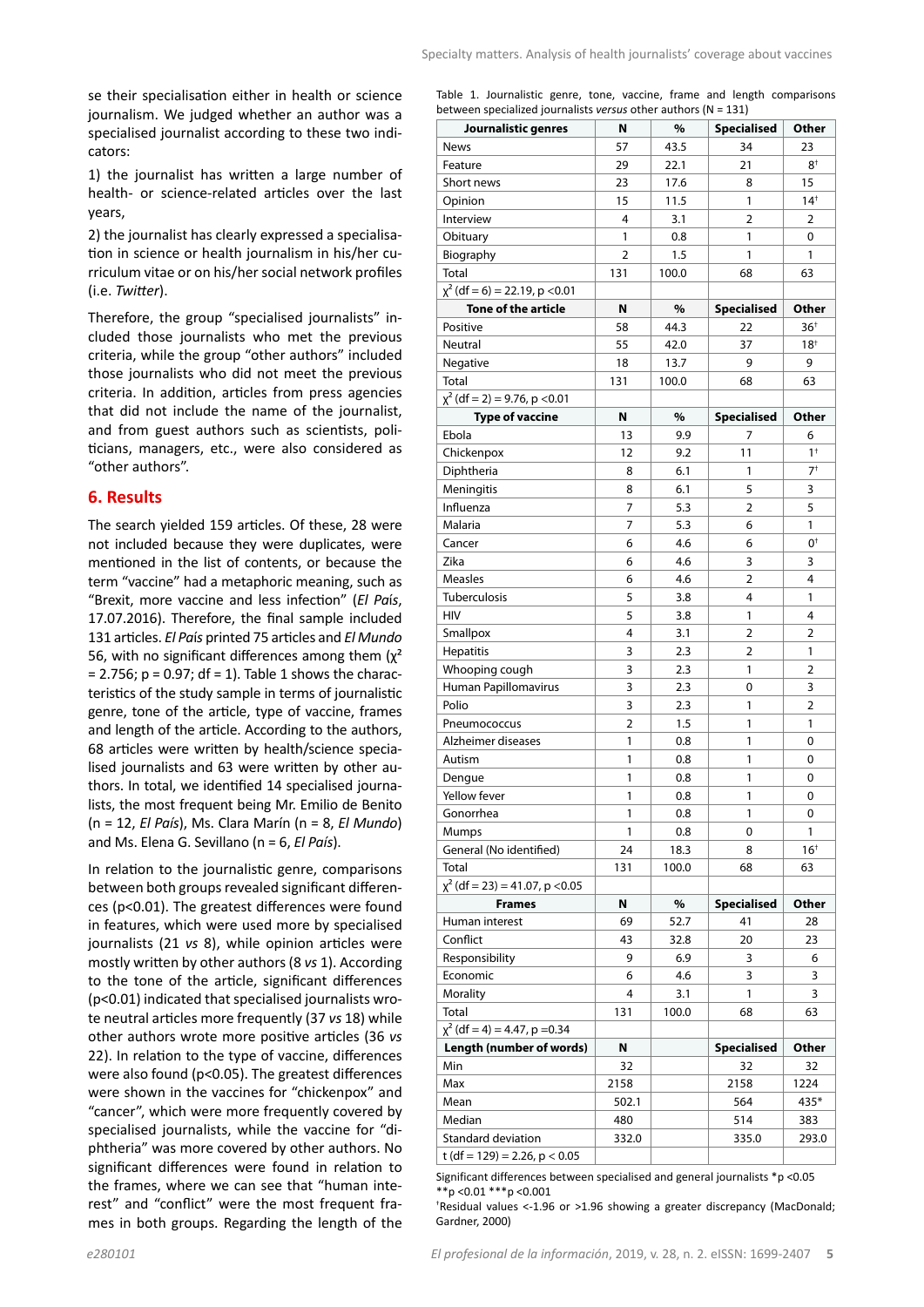article, significant differences (p<0.05) between both groups were also found, revealing that specialised journalists wrote longer articles on average: 564 *vs* 435 words per article.

Table 2 shows the source patterns exhibited in both groups of authors. In general, significant differences between both groups were found in the selection of sources (p<0.01). Specifically, we found that specialised journalists used more sources (234 vs 140, p<0.001). By analysing each of the source categories, we found that sources related to professional associations and scientific journals (p<0.001 and p<0.01 respectively) were more used by specialised journalists. By grouping the sources into either "scientific sources" or "other sources" we found that scientific sources were more used by specialised journalists (p<0.001). Finally, in relation to the sources count in each article for either "0-1 sources" or "≥2 sources", we also found significant differences (p<0.01), thus indicating that specialised journalists more frequently used ≥2 sources per article (54 *vs* 33), while other authors used none or only one source more frequently (30 *vs* 14).

Table 2. Frequency counts for sources and comparisons between specialised journalists versus other authors

| <b>Sources</b>                                    | N   | $\%$ | <b>Specialised</b> | Other          |  |  |
|---------------------------------------------------|-----|------|--------------------|----------------|--|--|
| Government scientific organizations <sup>55</sup> | 95  | 25.4 | 59                 | 36             |  |  |
| Professional associations <sup>55</sup>           | 62  | 16.5 | 54                 | $8***$         |  |  |
| Government organizations <sup>os</sup>            | 57  | 15.2 | 32                 | 25             |  |  |
| Scientific companiesss                            | 39  | 10.4 | 21                 | 18             |  |  |
| University scientists <sup>55</sup>               | 39  | 10.4 | 24                 | 15             |  |  |
| Scientific journals <sup>55</sup>                 | 30  | 8.0  | 19                 | $11***$        |  |  |
| <b>Clinicians</b> <sup>55</sup>                   | 25  | 6.6  | 14                 | 11             |  |  |
| NGO <sub>sos</sub>                                | 15  | 4.0  | 8                  | $\overline{7}$ |  |  |
| Media <sup>os</sup>                               | 6   | 1.6  | $\mathbf{1}$       | 5              |  |  |
| Consumer groups <sup>os</sup>                     | 3   | 0.8  | $\overline{2}$     | 1              |  |  |
| Others <sup>os</sup>                              | 3   | 0.8  | 0                  | 3              |  |  |
| Total                                             | 374 | 100  | 234                | $140***$       |  |  |
| t (df = 10) = 3.92, $p < 0.01$                    |     |      |                    |                |  |  |
| <b>Category of sources</b>                        |     |      |                    |                |  |  |
| Scientific sources                                | 290 | 77.5 | 191                | 99***          |  |  |
| Other sources                                     | 84  | 22.5 | 43                 | 41             |  |  |
| Total                                             | 374 | 100  | 234                | $140***$       |  |  |
| t (df = 130) = 9.76, $p < 0.001$                  |     |      |                    |                |  |  |
| Sources number in each article                    |     |      |                    |                |  |  |
| $0 - 1$                                           | 44  | 33.6 | 14                 | $30^{+}$       |  |  |
| $\geq$ 2                                          | 87  | 66.4 | 54                 | $33^{+}$       |  |  |
| Total                                             | 131 | 100  | 68                 | 63             |  |  |
| $\chi^2$ (df = 1) = 10.71, p < 0.01               |     |      |                    |                |  |  |

Significant differences between specialised and general journalists \*p <0.05 \*\*p <0.01  $***p$  <0.001

+ Residual values <-1.96 or >1.96 showing a greater discrepancy (MacDonald; Gardner, 2000) ss Scientific source, ° Other source

# **7. Discussion**

This paper set out to explore the practices of journalists when covering health topics, with special attention paid to the health specialised journalists by means of content analysis. The aim of the study was to examine specific professional patterns among health journalists, and compare the extents to which these patterns differed from those among generalists. Taken together, our findings show key journalistic patterns in the coverage of vaccines and confirm that health journalists perform differently in terms of journalistic genre, tone of the article, sources and length of the article. More specifically, our content analysis shows that health journalists, in comparison with other authors, write more features and less opinion articles, from a more neutral perspective, using a wider number of sources from the scientific field, especially from professional associations and scientific journals.

In relation to the first and second research questions, our study sheds light on the characteristics of the media coverage of vaccines as well as interesting differences between health journalists and generalists. First, we found that "news" was the most common journalistic genre or style in our study sample in both groups of authors. However, the groups differed significantly in "feature stories" – a style which is more used by health journalists, and "opinion articles", which are more used by other authors. "Feature stories" are more elaborated narrative stories relying upon objectivity and subjectivity to make an emotional connection with the readers; they are, however, truthful and based upon facts and expert sources (Garrison, 2010). In contrast, opinion articles mainly reflect the author's opinion and thus objectivity and expert sources are not mandatory. Our group, "other authors", not only included general journalists but also others such as scientists and policymakers, who were invited to write an article for the newspaper; indeed, this could be the reason why said journalistic style is significantly higher in this group when compared with health journalists.

Our findings confirm that health journalists tend to write in a more neutral tone, while other authors write in a more

positive tone towards vaccines or vaccination. Writing health articles in a positive tone has received criticism (**Amend**; Secko, 2012) as it is a tendency that can mislead messages about research findings. It is also relevant to point out that the negative tone was less frequent in both groups. This finding is in contrast with a recent sys-

Health journalists use a wider number of scientific sources, especially those from professional associations and scientific r. journals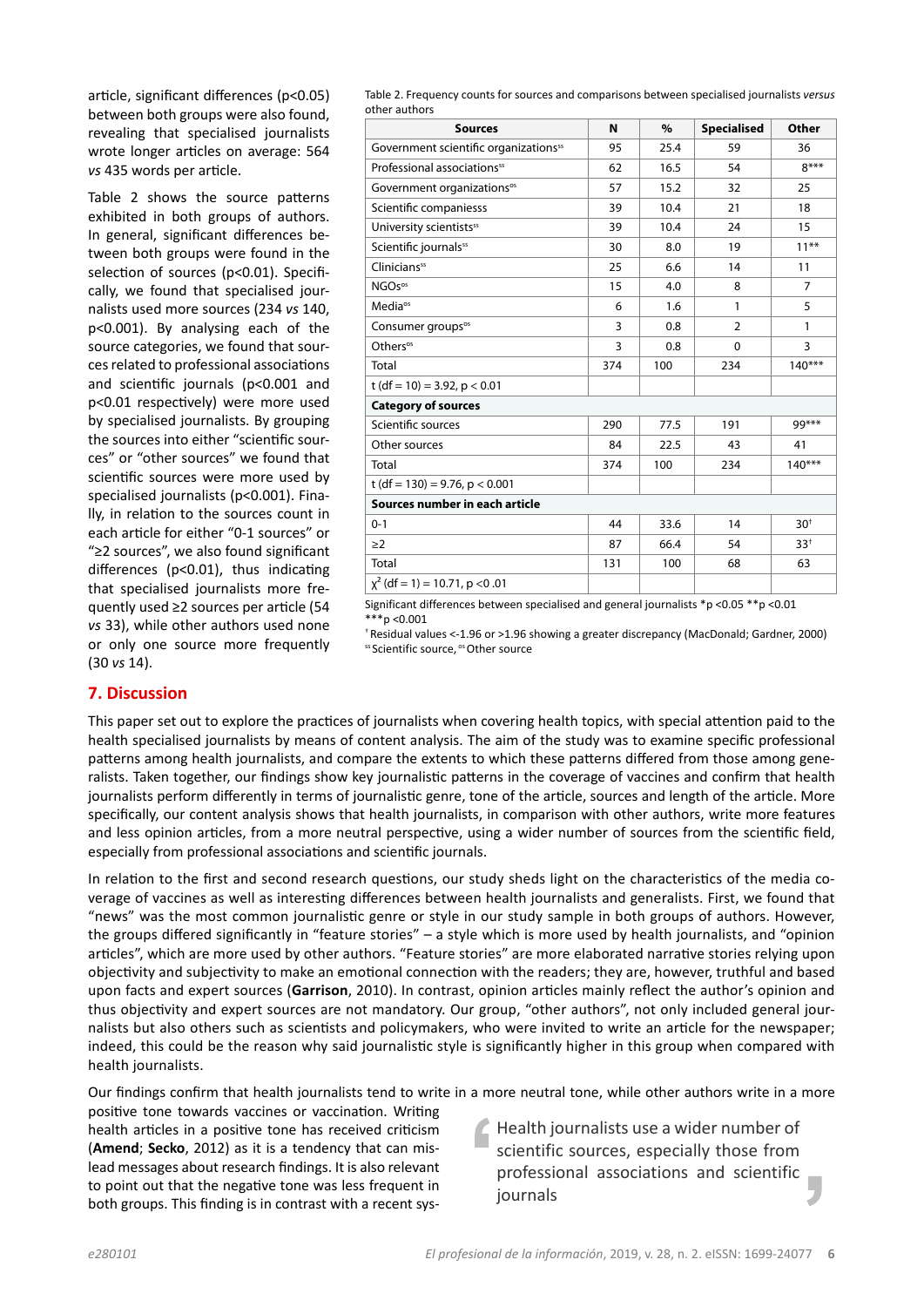tematic review which found a majority of studies with a dominance of media articles which contained negative messages about vaccines or vaccination (Catalán-Matamoros; Peñafiel-Saiz, 2018).

Another point that should be taken into account is the length of the article, as our findings indicate that health journalists write longer articles. This is relevant because Health journalists perform significantly differently than other authors in terms of journalistic genre, tone, sources and r. length of the article

nowadays there is less space to tell a story in traditional media outlets (Kennedy *et al.*, 2011) and thus the number of words may be limited because of external factors. However, we could also reflect that this imbalance in article length may indicate inequivalent amounts of elaboration across conditions in terms of offering deeper analyses of health issues, such as providing facts, context, bias and mobilising messages for the public. Our study found, on average, 502 words per article in total, with 564 words for those written by health journalists and 435 for those written by other authors. Previous content analyses of print news about vaccines have found slightly larger average counts per article: 485, 725 and 765 words (Krakow; Rogers, 2016; Pérez et al., 2016; Quintero-Johnson; Sionean; Scott, 2011). In order to identify any difference in the elaboration of contents, we would suggest further careful qualitative content analyses to clarify the reasons for these length differences within both groups of authors, as well as among countries, as has just been shown in relation to other studies.

Regarding the third research question, it is interesting to confirm different sourcing patterns between both groups of authors. First we found that professional associations and scientific journals were used most commonly by health journalists. This is not surprising, as both types of sources may require a thoughtful knowledge of scientific literature and databases. For example, searching, reading and understanding scientific papers is not an easy task for journalists; this is a specific subject for the training of health journalists. Our findings are aligned with previous research which pointed out that health journalists working in national media organisations have a great reliance on scientific journals and use them frequently, especially to find their initial idea (Viswanath *et al.*, 2008). It is also important to highlight that our study revealed that health journalists use more scientific sources in general. This finding may show that other journalists or authors could have an alternative focus in the health topic, such as legal aspects, political issues or economics. However, previous studies have pointed out that scientific sources are preferred for reasons of contextualisation and interpretation of technical and compound health information (Len-Ríos *et al.*, 2009). Another important fact is related to the number of sources used in each article, since health journalists included, in general, two or more sources in their articles. The use of multiple sources has been supported by different authors as a way of bringing about more balance and better checks on the views presented (Guenther *et al.*, 2017; Holtzman *et al.*, 2005). In our study, the other authors differed from this; indeed, the findings showed that approximately 50% of articles used none or only one source. Not presenting a range of expert opinions has been criticised (Holtzman *et al.*, 2005), as the danger of this generation of stories is that the news media may act simply as passive convevors of dominant sources' views. This line of criticism has been previously cited under the concept of "churnalism" (Johnston; Forde, 2017), where pressure on journalists to speed up and escalate their production of news leads to les balancing and verifying of different views.

Despite these interesting findings, some potential limitations of the study should be taken into account. First, the findings of our study cannot be generalised to the broader population of health journalists due to the limited scope of our sample (vaccine media coverage by 14

# Health journalists wrote more features and less opinion articles, from a more neutral perspective

journalists specialised in health in Spain). Research including more journalists in different health areas and in different countries is necessary. Another limitation is that our study only analysed media coverage in newspapers. Thus, future studies may focus on health journalists working in other media formats, such as radio or television, and particularly those with a different journalistic practice. However, newspapers can be a rather good indicator, thereby providing insight into what could be felt elsewhere (Meyer *et al.*, 2016). Nevertheless, the findings in this study are a starting point for developing a more comprehensive portrait of the work of journalists engaged in health. In attempting to create a profile of health journalists, we learned that they are similar to generalists in several ways, although there are some key differences that could represent the added value of the health journalism specialty. We may well encourage further research to test the hypothesis that journalists with knowledge of how best to communicate about health are better equipped to tell the story than general-assignment reporters with no health-writing experience. Indeed, we have tried to paint a more complete picture of the nature of the work of health journalists; this is a different view from the common sense assumption that journalists aim to "sell news" or to "sensationalise" to increase audience numbers. Moreover, findings from this study have important public health implications given the critical role of news media as gatekeepers between researchers and the public.

With this study, we contributed to the theoretical and practical development of journalism studies. This systematic analysis of health journalists, one of the first of its kind, characterises how those with a health journalism specialty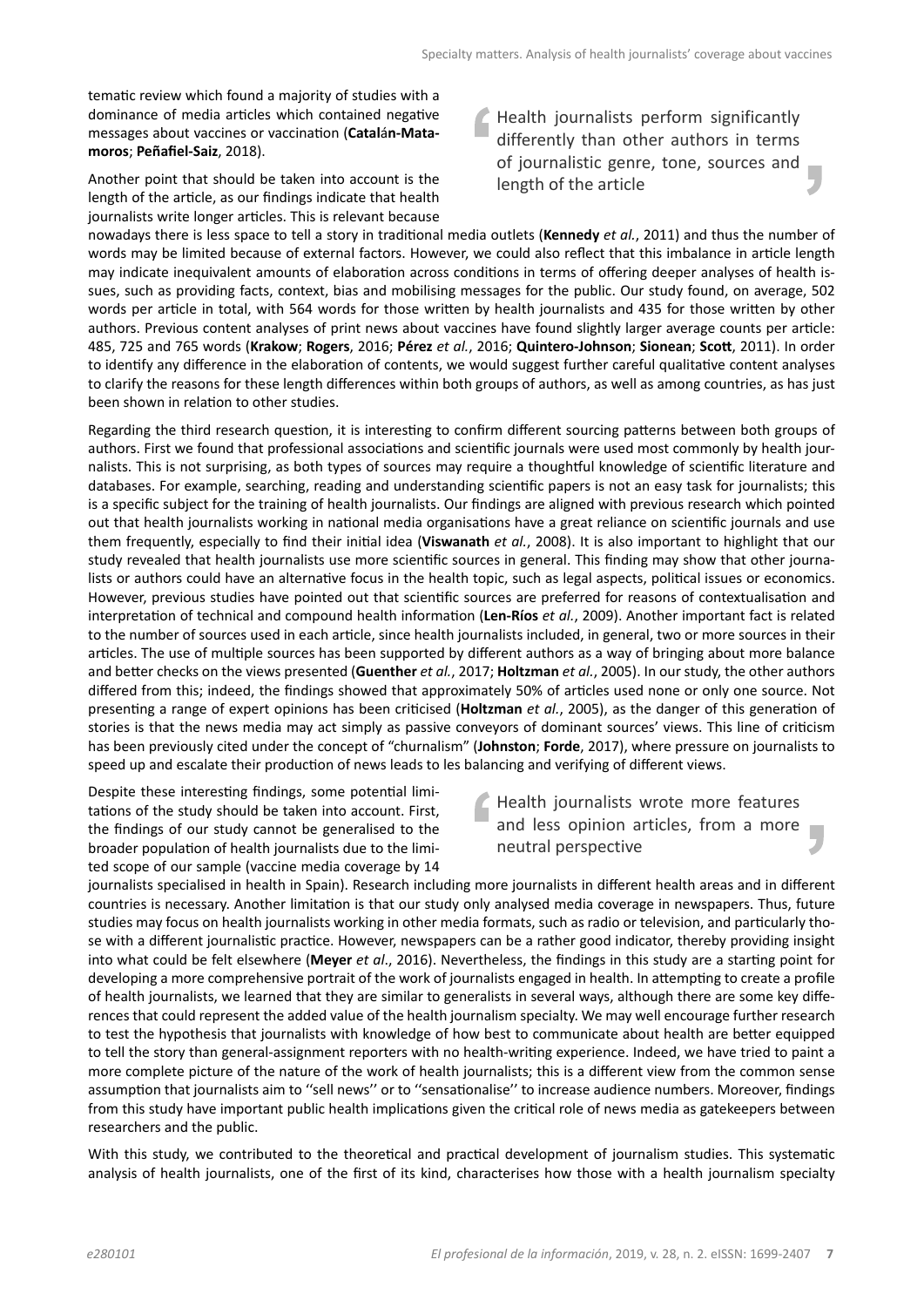perform differently from those without such a specialty. Collectively, these findings provide insights into the process of health journalism, and identify potential aspects to further develop the profession for the broad dissemination of health news to the public.

#### **8. References**

*AIMC* (2017). *Estudio general de los medios en España 2017.* Madrid: Asociación para la investigación de medios de comunicación.

Amend, Elyse; Secko, David M. (2012). "In the face of critique: A metasynthesis of the experiences of journalists covering health and science". Science communication, v. 34, n. 2, pp. 241-282. *https://doi.org/10.1177/1075547011409952* 

Barrera-Páez, Lucía (2016). "El periodismo especializado en salud: una reseña histórica". Revista española de comunica*ción en salud*, v. 7, Sup. 1, pp. 15-22. *https://doi.org/10.20318/recs.2016.3118* 

Bristol, Nellie; Donnelly, John (2011). *Taking the temperature: The future of global health journalism*. USA: The Kaiser Family Foundation.

*https://www.kff.org/global-health-policy/report/taking-the-temperature-the-future-of-global-health-journalism* 

Brumfiel, Geoff (2009). "Science journalism: Supplanting the old media?". Nature, v. 458, n. 7236, pp. 274-277. *https://doi.org/10.1038/458274a* 

**Cacciatore, Michael A.**; **Anderson, Ashley A.**; **Choi, Doo-Hun**; **Brossard, Dominique**; **Scheufele, Dietram A.**; **Liang, Xuan**; Ladwig, Peter J.; Xenos, Michael; Dudo, Anthony (2012). "Coverage of emerging technologies: A comparison between print and online media". New media & society, v. 14, n. 6, pp. 1039-1059. *https://bit.ly/2TqBWa7 https://doi.org/10.1177/1461444812439061* 

Carrillo-Santisteve, Paloma; Lopalco, Pier L. (2012). "Measles still spreads in Europe: who is responsible for the failure to vaccinate?". Clinical microbiology and infection, v. 18, pp. 50-56. *https://doi.org/10.1111/j.1469-0691.2012.03982.x* 

Casciotti, Dana M.; Smith, Katherine C.; Klassen, Ann-Carroll (2014a). "Topics associated with conflict in print news coverage of the HPV vaccine during 2005 to 2009". Human vaccines & immunotherapeutics, v. 10, n. 12, pp. 3466-3474. *https://doi.org/10.4161/21645515.2014.979622* 

Casciotti, Dana M.; Smith, Katherine C.; Tsui, Amy; Klassen, Ann C. (2014b). "Discussions of adolescent sexuality in hews media coverage of the HPV vaccine". Journal of adolescence, v. 37, n. 2, pp. 133-143. *https://www.ncbi.nlm.nih.gov/pmc/articles/PMC5473422 https://doi.org/10.1016/j.adolescence.2013.11.004* 

Catalán-Matamoros, Daniel (2017). "El gran avance del ámbito científico y académico de la comunicación en salud". *ZĞǀŝƐƚĂĞƐƉĂŹŽůĂĚĞĐŽŵƵŶŝĐĂĐŝſŶĞŶƐĂůƵĚ*, v. 8, n. 2, pp. 114-117. *https://doi.org/10.20318/recs.2017.3995* 

Catalán-Matamoros, Daniel; Peñafiel-Saiz, Carmen (2017). "The use of traditional me dia for public communication about medicines: A systematic review of characteristics and outcomes". Health communication, 17 December. *ŚƩƉƐ͗ͬͬĚŽŝ͘ŽƌŐͬϭϬ͘ϭϬϴϬͬϭϬϰϭϬϮϯϲ͘ϮϬϭϳ͘ϭϰϬϱϰϴϱ*

Catalán-Matamoros, Daniel; Peñafiel-Saiz, Carmen (2018). "How is communication of vaccines in traditional media: A systematic review". Perspectives in public health, v. 139, n. 1, pp. 34-43. *https://doi.org/10.1177/1757913918780142* 

Cebrián, Cristina (2016). "La falta de especialización lastra el periodismo sanitario". Redacción médica, 26 septiembre. https://www.redaccionmedica.com/secciones/sanidad-hoy/la-falta-de-especializacion-lastra-el-periodismo-sanitario-9975

**Chan, Margaret** (2011). *WHO director-general calls for change.* Geneva: World Health Organization. *http://www.who.int/dg/speeches/2011/eb 20110117/en* 

Clarke, Christopher E. (2008). "A question of balance: The autism-vaccine controversy in the British and American elite press". Science communication, v. 30, n. 1, pp. 77-107. *ŚƩƉƐ͗ͬͬĚŽŝ͘ŽƌŐͬϭϬ͘ϭϭϳϳͬϭϬϳϱϱϰϳϬϬϴϯϮϬϮϲϮ*

Davis, Aeron (2002). Public relations democracy: Public relations, politics, and the mass media in Britain. Manchester: Manchester University Press. ISBN: 978 0 719060694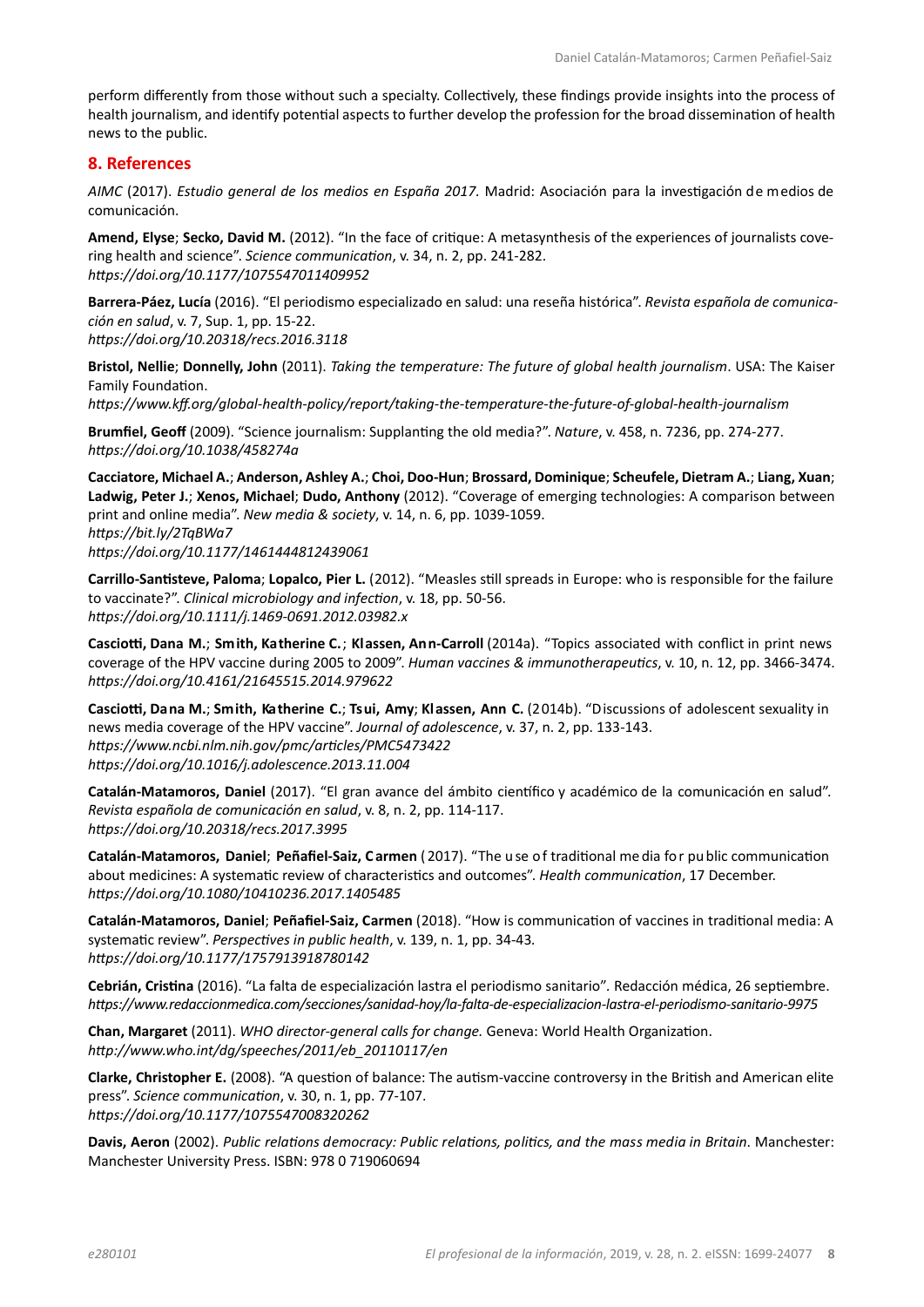Dentzer, Susan (2009). "Communicating medical news - Pitfalls of health care journalism". New England journal of *medicine*, v. 360, n. 1, pp. 1-3. *https://doi.org/10.1056/NEJMp0805753* 

Deprez, Annelore; Van-Leuven, Sarah (2018). "About pseudo quarrels and trustworthiness: A multi-method study of health journalism, sourcing practices and Twitter". Journalism studies, v. 19, n. 9, pp. 1257-1274. *https://doi.org/10.1080/1461670X.2016.1266910* 

**Dubé, Eve; Laberge, Caroline; Guay, Maryse; Bramadat, Paul; Roy, Réal; Bettinger, Julie A. (2013). "Vaccine hesitancy:** An overview". Human vaccines & immunotherapeutics, v. 9, n. 8, pp. 1763-1773. *https://doi.org/10.4161/hv.24657* 

Fedler, Fred; Counts, Tim; Carey, Arlen; Santana, Maria C. (1998). "Faculty's degrees, experience and research vary with ƐƉĞĐŝĂůƚLJ͘͟*:ŽƵƌŶĂůŝƐŵΘŵĂƐƐĐŽŵŵƵŶŝĐĂƟŽŶĞĚƵĐĂƚŽƌ*, v. 53, n. 1, S. pp. 4-13. *https://doi.org/10.1177/107769589805300102* 

Garrison, Bruce (2010). *Professional feature writing*, 5<sup>th</sup> ed. New York: Routledge. ISBN: 978 0 415998970

Guenther, Lars; Bischoff, Jenny; Löwe, Anna; Marzinkowski, Hanna; Voigt, Marcus (2017). "Scientific evidence and science journalism: Analysing the representation of (un)certainty in German print and online media". Journalism studies, pp. 1-20.

https://doi.org/10.1080/1461670X.2017.1353432

**Hilton, Shona; Hunt, Kate; Langan, Mairi; Bedford, Helen; Petticrew, Mark (2010). "Newsprint media representations of** the introduction of the HPV vaccination programme for cervical cancer prevention in the UK (2005-2008)". Social science *& medicine*, v. 70, n. 6, pp. 942-950.

https://doi.org/10.1016/j.socscimed.2009.11.027

**Hinnant, Amanda; Len-Ríos, María E.; Oh, Hyun-Jee (2012). "Are health journalists' practices tied to their perceptions of** audience? An attribution and expectancy-value approach". Health communication, v. 27, n. 3, pp. 234-243. *https://doi.org/10.1080/10410236.2011.578331* 

**Holtzman, Neil A.**; **Bernhardt, Barbara A.**; **Mountcastle-Shah, Eliza**; **Rodgers, Joann E.**; **Tambor, Ellen**; **Geller, Gail**  (2005). "The quality of media reports on discoveries related to human genetic diseases". Public health genomics, v. 8, n. 3, pp. 133-144.

*https://doi.org/10.1159/000086756* 

Johnston, Jane; Forde, Susan (2017). "Churnalism: Revised and revisited". *Digital journalism*, v. 5, n. 8, pp. 943-946. *ŚƩƉƐ͗ͬͬĚŽŝ͘ŽƌŐͬϭϬ͘ϭϬϴϬͬϮϭϲϳϬϴϭϭ͘ϮϬϭϳ͘ϭϯϱϱϬϮϲ*

Kennedy, Allison; LaVail, Katehrine; Nowak, Glen; Basket, Michelle; Landry, Sarah (2011). "Confidence about vaccines in the United States: Understanding parents' perceptions". Health affairs, v. 30, n. 6, pp. 1151-1159. *https://doi.org/10.1377/hlthaff.2011.0396* 

Kennedy, Donald; Overholser, Geneva (2010). *Science and the media*. Cambridge, MA: American Academy of Arts and Sciences. ISBN: 0 87724 087 6 *https://www.amacad.org/publication/science-and-media* 

Krakow, Melinda; Rogers, Brian (2016). "Collateral damage and critical turning points: Public health implications of HPV vaccine news coverage for boys and men in 2011". Health communication, v. 31, n. 9, pp. 1081-1088. *https://doi.org/10.1080/10410236.2015.1038773* 

Len-Ríos, María E.; Hinnant, Amanda; Park, Sun A.; Cameron, Glen T.; Frisby, Cynthia M.; Lee, Youngha (2009). "Health news agenda building: Journalists' perceptions of the role of public relations". Journalism & mass communication quar*terly*, v. 86, n. 2, pp. 315-331.

*https://doi.org/10.1177/107769900908600204* 

**MacDonald, Paul L.; Gardner, Robert C.** (2000). "Type I error rate comparisons of post hoc procedures for I j chi-square tables". Educational and psychological measurement, v. 60, n. 5, pp. 735-754. *https://doi.org/10.1177/00131640021970871* 

**Meyer, Samantha B.**; **Lu, Stephanie K.**;**,ŽīŵĂŶͲ'ŽĞƚnj͕>ĂƵƌŝĞ**; **Smale, Bryan**; **MacDougall, Heather**; **Pearce, Alex R.** (2016). "A content analysis of newspaper coverage of the seasonal flu vaccine in Ontario, Canada, October 2001 to March 2011". Journal of health communication, v. 21, n. 10, pp. 1088-1097. *https://doi.org/10.1080/10810730.2016.1222038* 

**Miles, Matthew B.; Huberman, A. Michael** (1994). *Qualitative data analysis: An expanded sourcebook*. 2nd ed. Thousand Oaks, Calif.: Sage. ISBN: 0 8039 5540 5